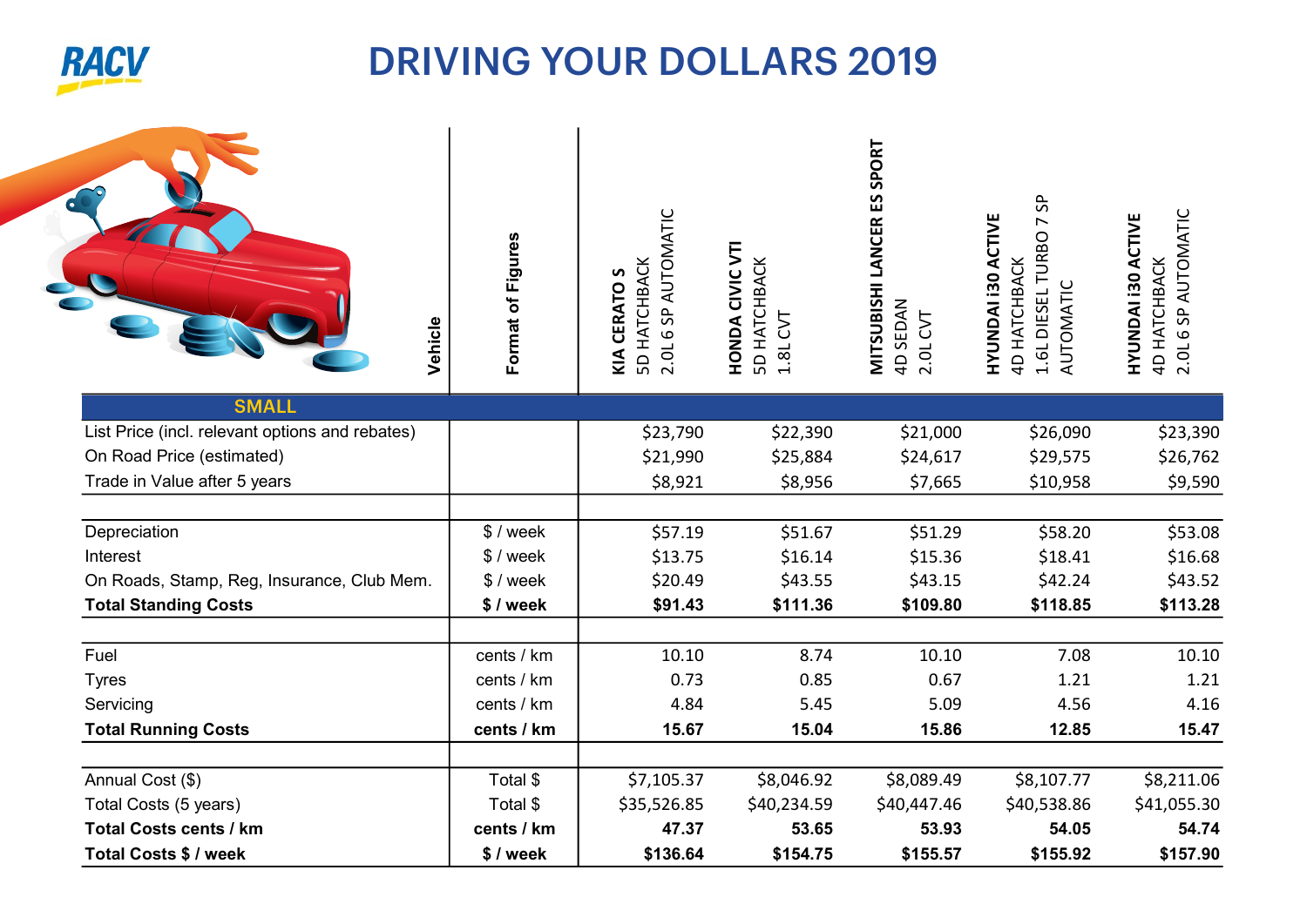

## DRIVING YOUR DOLLARS 2019 2019

| Vehicle                                         | Format of Figures | <b>6 SP AUTOMATIC</b><br><b>HOLDEN ASTRA R</b><br><b>5D HATCHBACK</b><br>1.4L | SUBARU IMPREZA 2.0i (AWD)<br><b>5D HATCHBACK</b><br>5<br>2.0L | TOYOTA COROLLA ASCENT<br>4D SEDAN<br>1.8L CVT | <b>HYUNDAI ELANTRA ACTIVE</b><br><b>6 SP AUTOMATIC</b><br>4D SEDAN<br>2.0 <sub>L</sub> | MAZDA MAZDA3 G20 PURE<br>5D HATCHBACK<br>2.0L 6 SP AUTOMATIC |
|-------------------------------------------------|-------------------|-------------------------------------------------------------------------------|---------------------------------------------------------------|-----------------------------------------------|----------------------------------------------------------------------------------------|--------------------------------------------------------------|
| <b>SMALL</b>                                    |                   |                                                                               |                                                               |                                               |                                                                                        |                                                              |
| List Price (incl. relevant options and rebates) |                   | \$22,490                                                                      | \$22,890                                                      | \$23,490                                      | \$25,990                                                                               | \$25,990                                                     |
| On Road Price (estimated)                       |                   | \$26,292                                                                      | \$26,813                                                      | \$27,597                                      | \$29,471                                                                               | \$30,189                                                     |
| Trade in Value after 5 years                    |                   | \$8,659                                                                       | \$9,156                                                       | \$8,809                                       | \$10,006                                                                               | \$10,656                                                     |
| Depreciation                                    | \$/week           | \$53.20                                                                       | \$52.82                                                       | \$56.47                                       | \$61.48                                                                                | \$58.98                                                      |
| Interest                                        | $$$ / week        | \$16.39                                                                       | \$16.71                                                       | \$17.20                                       | \$18.35                                                                                | \$18.79                                                      |
| On Roads, Stamp, Reg, Insurance, Club Mem.      | $$$ / week        | \$46.12                                                                       | \$42.88                                                       | \$45.33                                       | \$41.56                                                                                | \$46.11                                                      |
| <b>Total Standing Costs</b>                     | \$/week           | \$115.71                                                                      | \$112.42                                                      | \$118.99                                      | \$121.38                                                                               | \$123.88                                                     |
| Fuel                                            | cents / km        | 8.61                                                                          | 9.01                                                          | 9.01                                          | 10.10                                                                                  | 8.46                                                         |
| <b>Tyres</b>                                    | cents / km        | 0.88                                                                          | 1.39                                                          | 0.73                                          | 1.21                                                                                   | 0.67                                                         |
| Servicing                                       | cents / km        | 5.44                                                                          | 7.12                                                          | 6.21                                          | 5.23                                                                                   | 7.05                                                         |
| <b>Total Running Costs</b>                      | cents / km        | 14.93                                                                         | 17.52                                                         | 15.95                                         | 16.55                                                                                  | 16.19                                                        |
| Annual Cost (\$)                                | Total \$          |                                                                               |                                                               |                                               |                                                                                        |                                                              |
| Total Costs (5 years)                           | Total \$          | \$8,256.65<br>\$41,283.23                                                     | \$8,473.16<br>\$42,365.82                                     | \$8,580.57<br>\$42,902.83                     | \$8,794.19<br>\$43,970.94                                                              | \$8,869.83<br>\$44,349.17                                    |
| <b>Total Costs cents / km</b>                   | cents / km        | 55.04                                                                         | 56.49                                                         | 57.20                                         | 58.63                                                                                  | 59.13                                                        |
| <b>Total Costs \$ / week</b>                    | \$/week           | \$158.78                                                                      | \$162.95                                                      | \$165.01                                      | \$169.12                                                                               | \$170.57                                                     |
|                                                 |                   |                                                                               |                                                               |                                               |                                                                                        |                                                              |